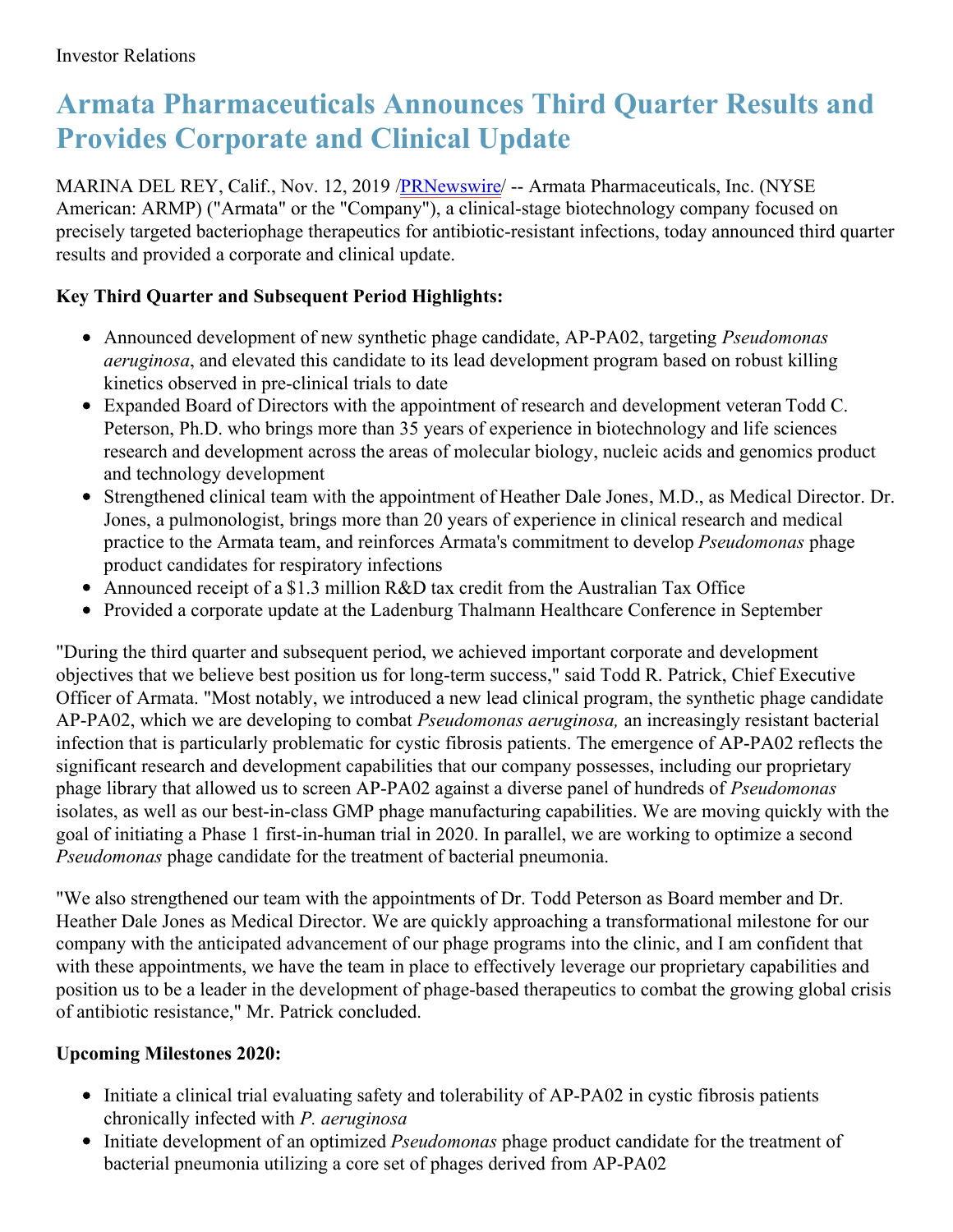- Obtain third party, non-dilutive funding to advance our *Staphylococcus aureus* phage into clinical trials
- Continue to screen pathogens against Armata's proprietary phage library to identify additional highquality bacteriophage product candidates and expand the pipeline

## **Third Quarter Financial Results**

**Research and Development.** Research and Development expenses for the three months ended September 30, 2019 were \$3.0 million as compared to \$1.9 million for the comparable period in 2018. The increase of \$1.0 million was primarily related to a \$0.4 million increase in stock-based compensation expense, \$0.2 million increase in personnel expenses resulting from the merger of C3J Therapeutics, Inc. ("C3J") and AmpliPhi Biosciences Corporation to form Armata Pharmaceuticals (the "Merger") and \$0.3 million increase in laboratory supplies and consulting costs.

**General and Administrative.** General and Administrative expenses for the three months ended September 30, 2019 were \$3.8 million as compared to \$0.5 million in the comparable period in 2018. The increase of \$3.3 million was primarily due to a \$2.1 million increase in stock-based compensation expense, \$0.6 million increase in professional fees (legal, audit and investment banking) associated with the Merger, a \$0.3 million increase in personnel-related expenses, and a \$0.2 million increase in insurance costs.

**Loss from Operations.** Loss from operations for the three months ended September 30, 2019 was \$6.8 million as compared to \$2.4 million for the comparable period in 2018. The increase of \$4.4 million was due to an increase in non-cash stock-based compensation and additional operating costs in connection with the Merger.

**Cash and Equivalents.** As of September 30, 2019, Armata held \$8.7 million of unrestricted cash and cash equivalents as compared to \$9.7 million as of December 31, 2018. Not reflected in the September 30, 2019 cash and cash equivalents balance, subsequent to the end of the quarter, the company received a \$1.3 million R&D tax credit from the Australian Tax Office. Management believes its existing resources will be sufficient to fund planned operations into the second quarter of 2020.

As of November 12, 2019, there were approximately 9.9 million shares of common stock outstanding.

# **About Armata Pharmaceuticals, Inc.**

Armata is a clinical-stage biotechnology company focused on the development of precisely targeted bacteriophage therapeutics for the treatment of antibiotic-resistant infections using its proprietary bacteriophage-based technology. Armata is developing and advancing a broad pipeline of natural and synthetic phage candidates, including clinical candidates for *Pseudomonas aeruginosa*, *Staphylococcus aureus*, and other pathogens. In addition, in collaboration with Merck, known as MSD outside ofthe United States and Canada, Armata is developing proprietary synthetic phage candidates to target an undisclosed infectious disease agent. Armata is committed to advancing phage with drug development expertise that spans bench to clinic including in-house phage specific GMP manufacturing.

## **Forward Looking Statements**

This communication contains "forward-looking" statements, including, without limitation, statements related to the anticipated benefits of the Merger and related transactions, Armata's ability to meet expected milestones, expand its pipeline, and pursue additional potential partnerships, Armata's ability to be a leader in the development of phage-based therapeutics, and statements related to the timing and results of clinical trials, including the anticipated initiation of clinical trials of AP-PA02 and AP-SA02, Armata's ability to expand testing of isolates from around the world and the results of those tests, Armata's ability to develop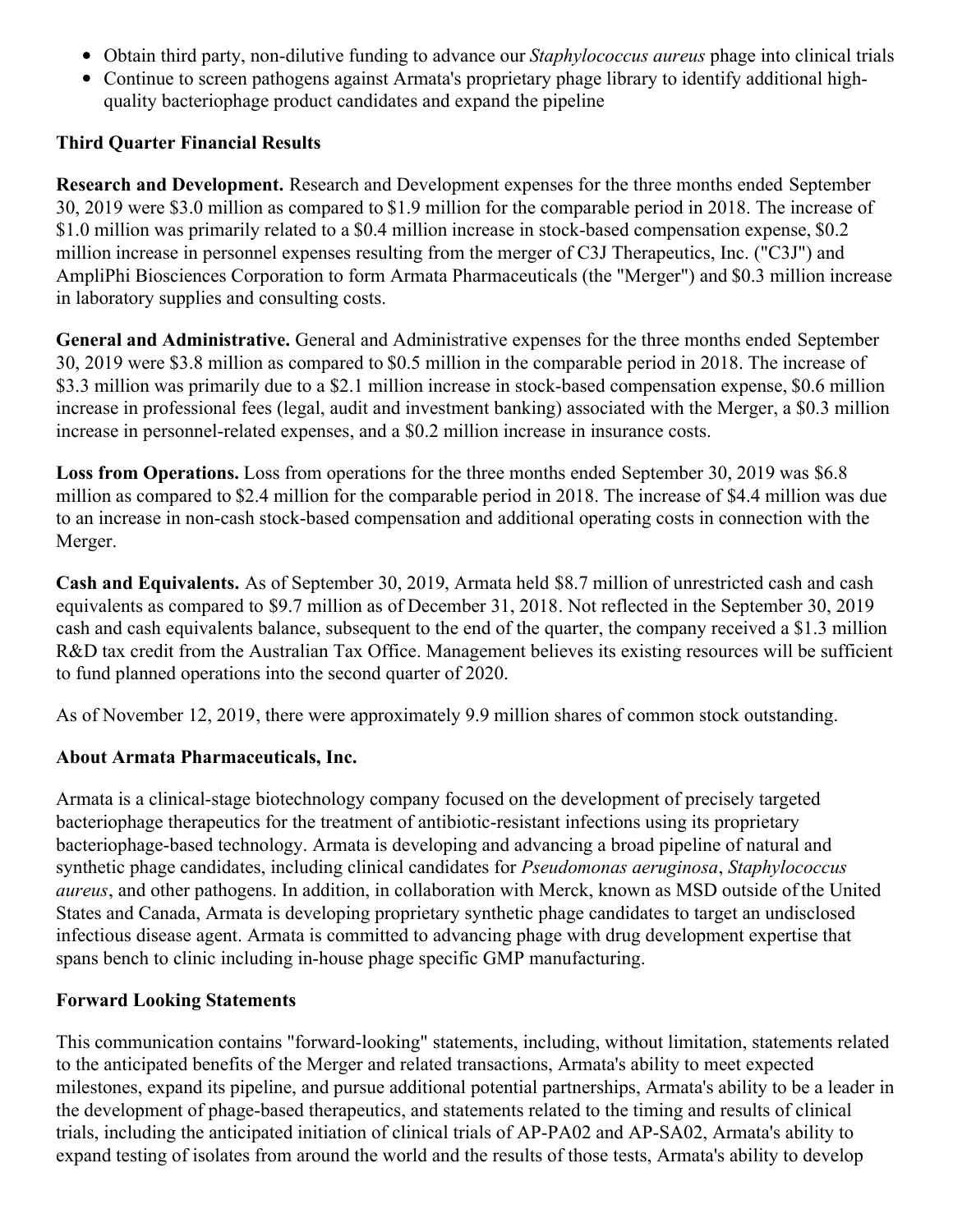new products based on bacteriophages and synthetic phages, and Armata's expectations for performance of Armata's therapeutic candidates based on Armata's recent nonclinical work. Any statements contained in this communication that are not statements of historical fact may be deemed to be forward-looking statements. These forward-looking statements are based upon Armata's current expectations. Forward-looking statements involve risks and uncertainties. Armata's actual results and the timing of events could differ materially from those anticipated in such forward-looking statements as a result of these risks and uncertainties, which include, without limitation, risks related to the ability of Armata's lead clinical candidates, AP-PA02 and AP-SA02, to be more effective than previous candidates; Armata's ability to expedite development of AP-PA02; Armata's ability to advance its preclinical and clinical programs and the uncertain and time-consuming regulatory approval process; Armata's ability to develop products based on bacteriophages and synthetic phages to kill bacterial pathogens; the Company's expected market opportunity for its products; and Armata's ability to sufficiently fund its operations as expected, including obtaining additional funding as needed. Additional risks and uncertainties relating to Armata and its business can be found under the caption "Risk Factors" and elsewhere in Armata's filings and reports with the SEC, including in Armata's Annual Report on Form 10-K, filed with the SEC on March 25, 2019, Armata's Proxy Statement on Schedule 14A, filed with the SEC on April 4, 2019, as amended, and Armata's subsequent filings with the SEC. Armata expressly disclaims any obligation or undertaking to release publicly any updates or revisions to any forward-looking statements contained herein to reflect any change in Armata's expectations with regard thereto or any change in events, conditions or circumstances on which any such statements are based.

#### **Media Contacts:**

#### **At Armata:**

Steve Martin Armata Pharmaceuticals, Inc. [ir@armatapharma.com](mailto:ir@armatapharma.com) 858-800-2492

#### **Investor Relations:**

Joyce Allaire LifeSci Advisors, LLC [jallaire@lifesciadvisors.com](mailto:jallaire@lifesciadvisors.com) 212-915-2569

### **Armata Pharmaceuticals, Inc. Condensed Consolidated Balance Sheets**

|                                   | <b>September 30, 2019</b> |             | <b>December 31, 2018</b> |            |  |
|-----------------------------------|---------------------------|-------------|--------------------------|------------|--|
|                                   |                           | (Unaudited) |                          |            |  |
| <b>Assets</b>                     |                           |             |                          |            |  |
| Cash and cash equivalents         | \$                        | 8,690,000   | \$                       | 9,663,000  |  |
| Prepaids and other current assets |                           | 652,000     |                          | 697,000    |  |
| Held-for-sale assets, net         |                           | 592,000     |                          |            |  |
| <b>Total current assets</b>       |                           | 9,934,000   |                          | 10,360,000 |  |
| Property and equipment, net       |                           | 4,788,000   |                          | 3,249,000  |  |
| Other long term assets            |                           | 836,000     |                          | 936,000    |  |
| Intangible assets, net            |                           | 13,746,000  |                          |            |  |
| <b>Total assets</b>               | \$                        | 29,304,000  | \$                       | 14,545,000 |  |

#### **Liabilities and stockholders' equity**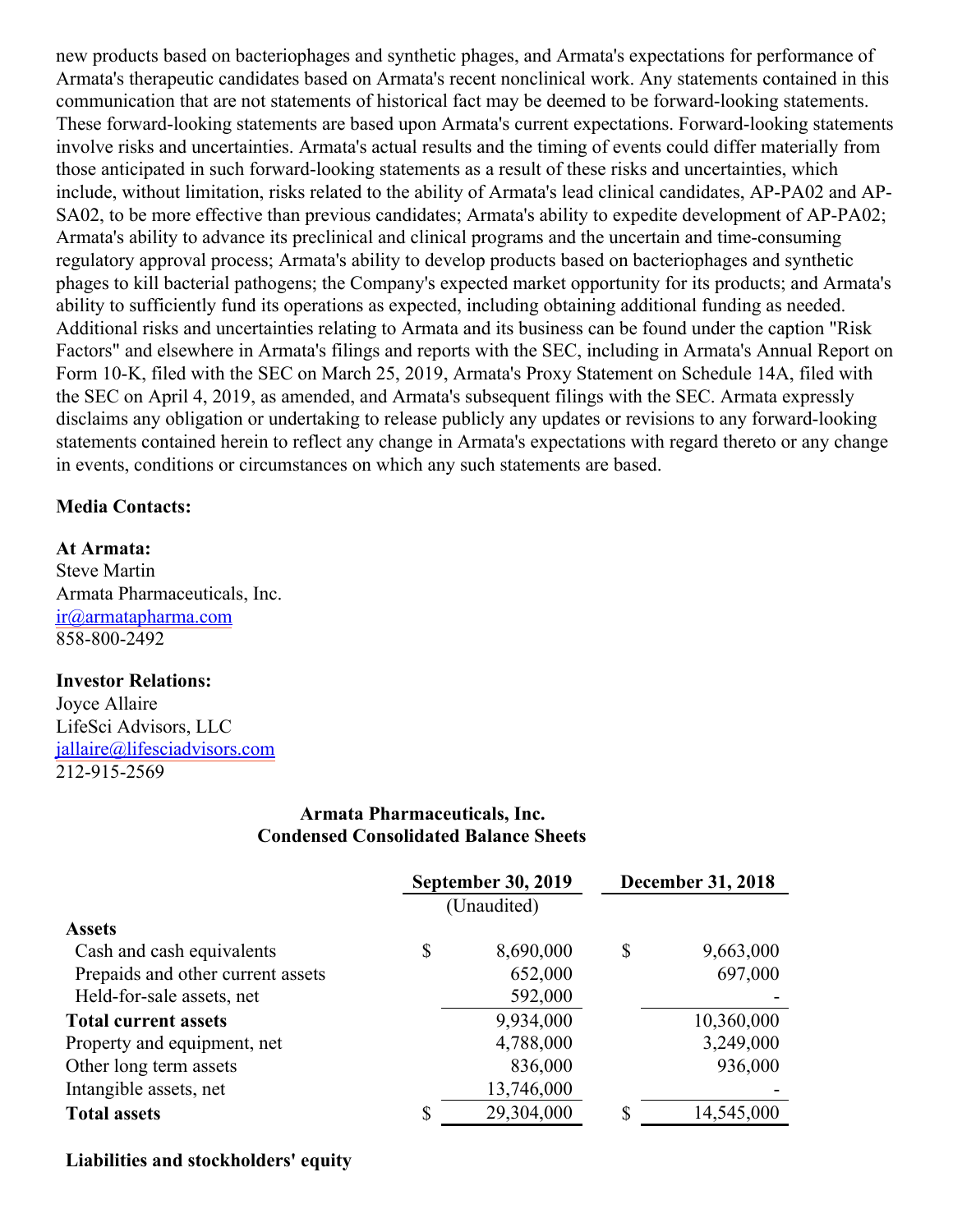| <b>Estal current liabilities</b>           | \$<br>3,965,000  | $\boldsymbol{\mathsf{S}}$ | 3,902,000  |
|--------------------------------------------|------------------|---------------------------|------------|
| Derivative liabilities                     |                  |                           | 1,117,000  |
| Deferred tax liability                     | 3,077,000        |                           |            |
| <b>Total liabilities</b>                   | 11,172,000       |                           | 6,851,000  |
| <b>Stockholders' equity</b>                | 18,132,000       |                           | 7,694,000  |
| Total liabilities and stockholders' equity | \$<br>29,304,000 |                           | 14,545,000 |

# **Armata Pharmaceuticals, Inc. Condensed Consolidated Statements of Operations**

|                                                             | <b>Three Months Ended September 30,</b> |               |                                                                       |               | <b>Nine Months Ended September 30,</b> |                |             |                |  |
|-------------------------------------------------------------|-----------------------------------------|---------------|-----------------------------------------------------------------------|---------------|----------------------------------------|----------------|-------------|----------------|--|
|                                                             | 2019                                    |               |                                                                       | 2018          |                                        | 2019           | 2018        |                |  |
|                                                             |                                         | (Unaudited)   |                                                                       | (Unaudited)   |                                        | (Unaudited)    |             | (Unaudited)    |  |
| Revenue<br>Operating<br>expenses:                           | \$                                      |               | \$                                                                    |               | \$                                     |                | \$          |                |  |
| Research and<br>development<br>Acquisition of<br>in-process |                                         | 3,019,000     |                                                                       | 1,915,000     |                                        | 8,156,000      |             | 6,388,000      |  |
| research and<br>development<br>General and                  |                                         |               |                                                                       |               |                                        |                |             | 6,767,000      |  |
| administrative<br><b>Total</b>                              |                                         | 3,758,000     |                                                                       | 514,000       |                                        | 7,220,000      |             | 1,709,000      |  |
| operating<br>expenses<br><b>Loss from</b>                   |                                         | 6,777,000     |                                                                       | 2,429,000     |                                        | 15,376,000     |             | 14,864,000     |  |
| operations<br><b>Other income</b>                           |                                         | (6,777,000)   |                                                                       | (2,429,000)   |                                        | (15,376,000)   |             | (14, 864, 000) |  |
| (expense):<br>Change in fair<br>value of                    |                                         |               |                                                                       |               |                                        |                |             |                |  |
| derivative<br>liabilities<br>Other income                   |                                         |               |                                                                       | (105,000)     |                                        | 1,117,000      |             | (241,000)      |  |
| (expense), net<br><b>Total other</b>                        |                                         | (178,000)     |                                                                       | (237,000)     |                                        | (634,000)      |             | (496,000)      |  |
| income<br>(expense), net<br>Loss before                     |                                         | (178,000)     |                                                                       | (342,000)     |                                        | 483,000        |             | (737,000)      |  |
| income taxes<br>and Net Loss                                |                                         | \$(6,955,000) |                                                                       | \$(2,771,000) |                                        | \$(14,893,000) |             | \$(15,601,000) |  |
| Net loss per<br>share, basic                                | $\mathbb S$                             | (0.73)        | $\mathbb{S}% _{t}\left( t\right) \equiv\mathbb{S}_{t}\left( t\right)$ | (0.60)        | $\mathbb{S}$                           | (2.05)         | $\mathbb S$ | (3.35)         |  |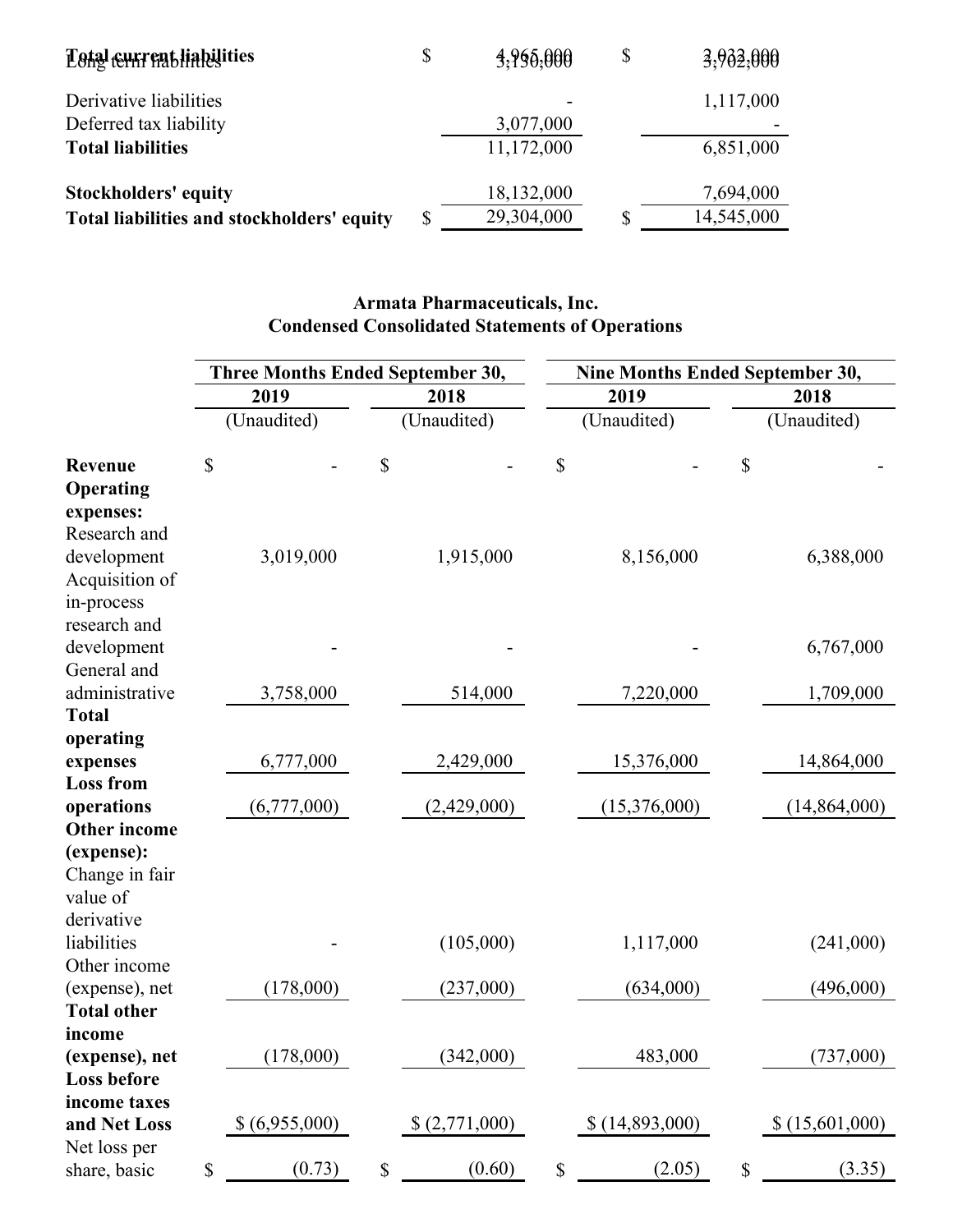| Weighted<br>average shares                 |              |              |              |              |
|--------------------------------------------|--------------|--------------|--------------|--------------|
| outstanding,<br>basic                      | 9,552,688    | 4,652,777    | 7,254,803    | 4,652,777    |
| Net loss per<br>share, diluted             | \$<br>(0.73) | \$<br>(0.60) | \$<br>(2.11) | \$<br>(3.35) |
| Weighted<br>average shares<br>outstanding, |              |              |              |              |
| diluted                                    | 9,552,688    | 4,652,777    | 7,497,194    | 4,652,777    |

Note: Historical share numbers have been adjusted for the merger and reverse 1-for-14 reverse stock split to provide comparability with the current period.

## **Armata Pharmaceuticals, Inc. Condensed Consolidated Statement of Cash Flows**

|                                                                 | Nine Months Ended September 30, |                |                     |               |  |
|-----------------------------------------------------------------|---------------------------------|----------------|---------------------|---------------|--|
|                                                                 |                                 | 2019           | 2018<br>(Unaudited) |               |  |
|                                                                 |                                 | (Unaudited)    |                     |               |  |
| <b>Operating activities:</b>                                    |                                 |                |                     |               |  |
| Net loss                                                        | \$                              | (14,893,000)   | $\mathbb{S}$        | (15,601,000)  |  |
| Adjustments required to reconcile net loss to net cash used in  |                                 |                |                     |               |  |
| operating activities:                                           |                                 |                |                     |               |  |
| Acquisition of in-process research and development              |                                 |                |                     | 5,691,000     |  |
| Change in fair value of derivative liabilities                  |                                 | (1,117,000)    |                     | 241,000       |  |
| Stock-based compensation                                        |                                 | 3,224,000      |                     | 47,000        |  |
| Depreciation                                                    |                                 | 1,049,000      |                     | 1,139,000     |  |
| Non-cash interest expense                                       |                                 | 717,000        |                     | 709,000       |  |
| Changes in operating assets and liabilities, net                |                                 | (1,833,000)    |                     | 342,000       |  |
| Net cash used in operating activities                           |                                 | (12, 853, 000) |                     | (7, 432, 000) |  |
| <b>Investing activities:</b>                                    |                                 |                |                     |               |  |
| Cash acquired in reverse merger transaction                     |                                 | 3,008,000      |                     |               |  |
| Purchase and sale/maturity of investment securities, net        |                                 |                |                     | 9,624,000     |  |
| Purchases of property and equipment, net                        |                                 | (203,000)      |                     | (275,000)     |  |
| Net cash used in investing activities                           |                                 | 2,805,000      |                     | 9,349,000     |  |
| <b>Financing activities:</b>                                    |                                 |                |                     |               |  |
| Payment of deferred consideration for asset acquisition         |                                 | (1,000,000)    |                     |               |  |
| Proceeds from sale of common stock, net of offering costs       |                                 | 9,975,000      |                     |               |  |
| Net cash provided by used in financing activities               |                                 | 8,975,000      |                     |               |  |
| Net increase (decrease) in cash and cash equivalents            |                                 | (1,073,000)    |                     | 1,917,000     |  |
| Cash, cash equivalents and restricted cash, beginning of period |                                 | 10,463,000     |                     | 12,276,000    |  |
| Cash, cash equivalents and restricted cash, end of period       | \$                              | 9,390,000      | \$                  | 14,193,000    |  |